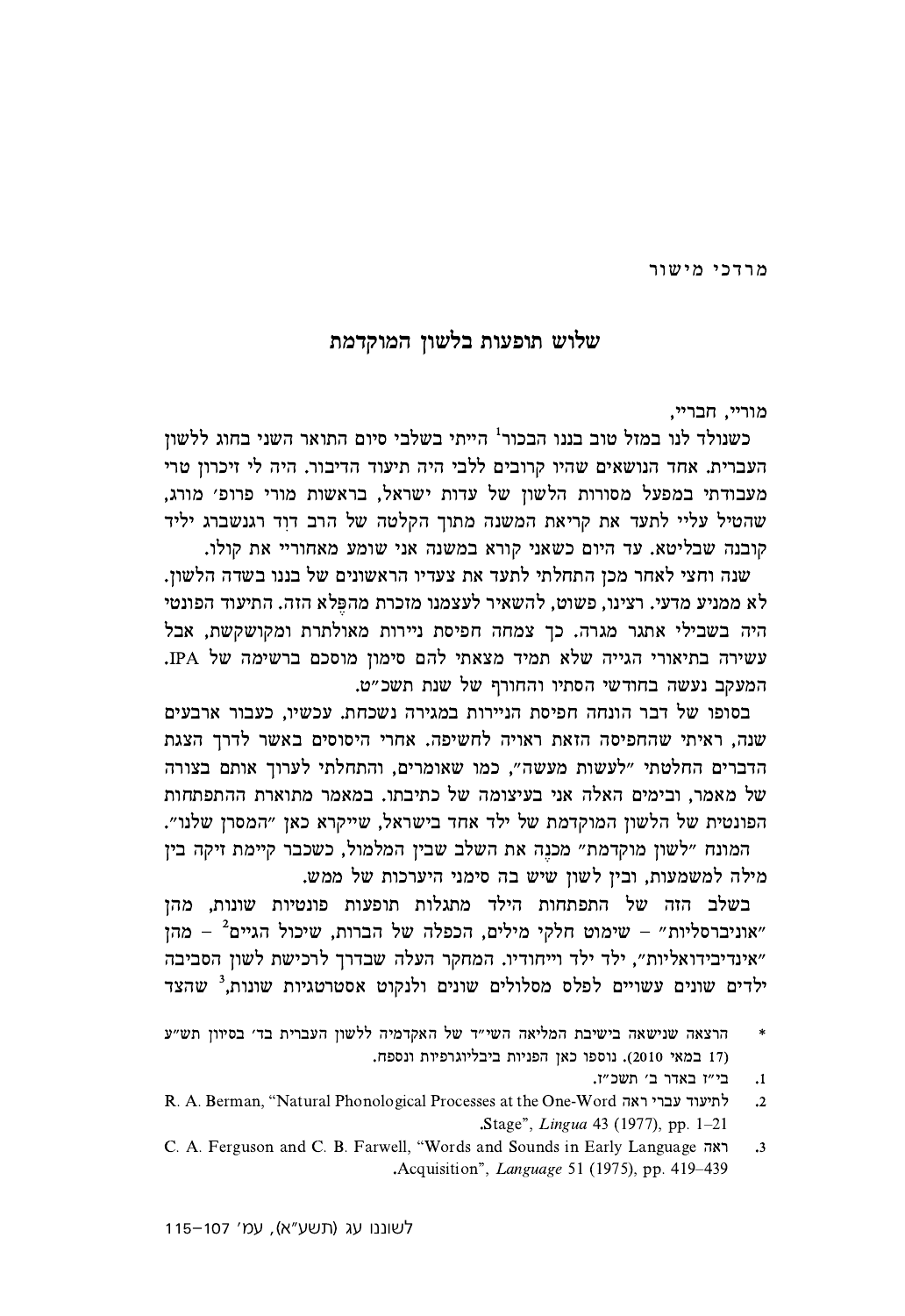השווה שבהן – שהן עתידות להיעלם במהלך הרכישה המלאה של לשון הסביבה.

הגישושים האלה אחר דרכים להתקרב ללשון המבוגרים אינם חסרי עניין, ואפשר לצוד בהם תהליכים המזכירים תופעות בגיבוש הלשונות ה"קנוניות".

המאמר שבדרך לא יכלול דיונים השוואתיים. אבל כשהוזמנתי לשאת הרצאה במעמד הזה החלטתי להפריש מתוך לשונו של המסרן שלנו שלוש תופעות שיש בהן צדדים אנלוגיים לתהליכים בלשון ה״גדולים״ ולהציגן לפניכם.

## התנועה [u

התנועה [u] הופיעה במאגר ההגיים של המסרן שלנו כשהיה בן שנה ושמונה חודשים. קודם לכן לא היה לפונמה /u/ שבלשון הסביבה ביצוע משלה, אלא הייתה ה עם /0/. כך במילה kókó - "קוּקוּ" ('הנה אני כאן'), במילת האיסור ינוּ־נוּ־נוּ״ ובמילה (לתנועה סוס)<br/> - "אוטובוּס" (לתנועה סוס)<br> - "צויטובוי" - ממסרן שלנו הייתה חלופה מונמכת יותר: [å], מעין הקמץ הקלאסי).

בדרך בין היעדר גמור של [u] ובין הרכישה המלאה של הפונמה /u/ עבר המסרן שלנו שני שלבי ביניים:

 – túki ~ tóki :<br/>[0] בצד [u] בארל שנה ישמונה לוחדשים – שימוש בתנועה - túki <br/> – dúdi : מוכי", totót ~ tutút (מפוחית, חצוצרה'), בצד מילים יציבות יותר "יִוּדְיֹת" ("יהודית"), עב - "סוס".

• בגיל שנה ותשעה חודשים - הבחנה בין [o] ל־[u] במגבלות מסוימות: , "פּוּפִּיק", – púpik , "כושית" – kúti , "קום", ו־hótti – "פּוּפִיק", – "פּוּפִיק", .<br>תנור״, יובן ישם פרטי).<br>הענור״, túbi - יחנור״, túbi - ידובי״; וכן [o]: góyi ; "הלוק"; - "alók :[o] ; "נוז" - dúd :[u] - בהברה סגורה מימושה אינו קבוע /תפוז"; [u]) [ů] - "תפוז"; [u]) תונמכת)<br>- 'תפוז"; [u]) מונמכת)<br>- 'תפוז" (u] מונמכת) במילה "גרוּש", ו־/o/ במילה "כּוֹס".

בשום מקרה לא מימשה [u] את הפונמה /o/ שבלשון הסביבה.

עליי לציין שטרחתי מאוד לרשום בדיוק מתי מתועדת תופעה חדשה, אבל לא תמיד רשום אצלי עד מתי התופעה נמשכת. מצד אחר, יכולתי לקבוע בוודאות שמילים ותיקות נוטות להתקבע במשך זמן רב בלי להשתנות. לגופו של דבר, איננו יודעים, למשל, עד מתי התקיימה הצורה alók' - "חלוק". רק במילים חדשות השינויים באים לידי ביטוי במובהק.

חודש אחד לאחר מכן התמונה אחידה לחלוטין על פי מופת לשון הסביבה: קודם  $\text{otobi}$  – "אוטובוס", labyút – "אוטובוס", אוטובוס", אוטובוס" – ילבריאות"; כך בהברה סגורה ואין צריך לומר בפתוחה.

התהליך מגלה אסטרטגיה מכוונת ודבקות במטרה: הכנסה הדרגתית של התנועה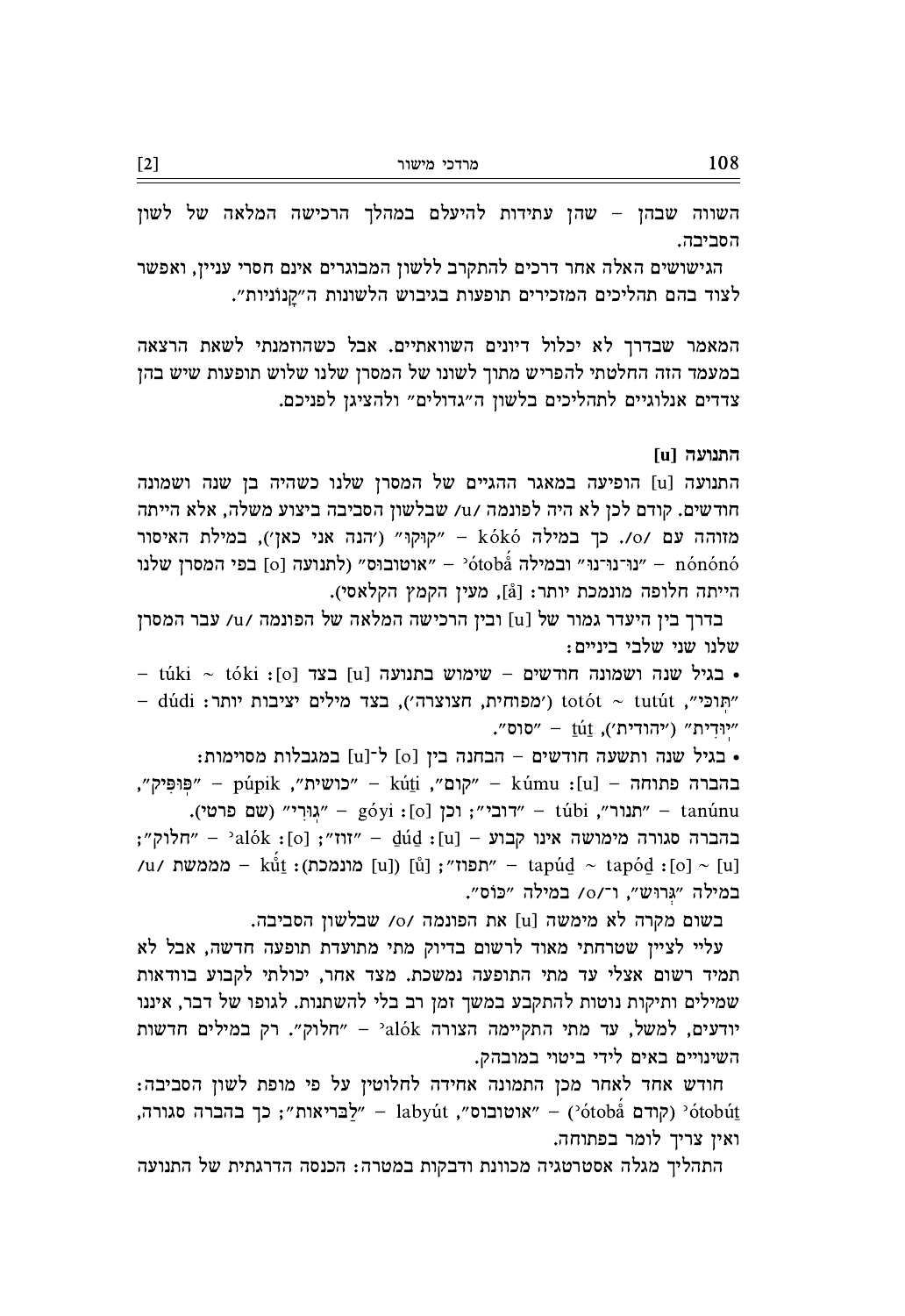[u], תחילה בחילוף עם [o], לאחר מכן בסדירות לפי התניה קפדנית, ובסופו של דבר בכל מקום שהיא נדרשת על פי לשון הסביבה. שלבי המעבר לא הטביעו שום חותם על המצב הסופי.

עצם השינוי u<o עצם המסרן שלנו היה מתבקש, כמובן, שהרי הוא חלק מהתכנית הכללית לרכישת לשון הסביבה, הכוללת את הפונמה /u/.

מעניינת ההתניה הבסיסית שהתהוותה בגיל שנה ותשעה חודשים: אף על פי שהתנועה [u] כבר הייתה קיימת במלאי, היא שימשה בדרך קבע רק בהברות הפתוחות, ואילו בסגורות הביצוע עדיין לא היה מיוצב וזו התחלפה ב־[0], או שהאיכות שלה לא הייתה חדה והיא נדה בין [o] ל־[u]. אבל מה שהפתיע אותי הוא , דווקא החריג הבולט: בהברה פתוחה העיצור [y] עיכב את המעתק u<o, והשם "גוּרי", שבו העיצור [r] מיוצג ב־[y] (אולי כהגה מעבר בין התנועות 0 ו־1, 24 נהגה בתנועת [o]: góyi.

בזמן שעסקתי בניתוח הפונולוגי של הממצא הזה נזכרתי בתהליך שחל במסורת אשכנז בגלילות פולין, גליציה, אוקראינה ורומניה, שבעטיו ההגייה של הקמץ נעשתה [u] (בעקבות היידיש המקומית, שהושפעה מן הפונולוגיה הפולנית). כאן וכאן נקודת המוצא הייתה [0]: במסורת אשכנז על פי ההגייה ה"קלאסית" של הקמץ (שהתגבשה באשכנז במהלך המאה השלוש־עשרה), ואצלנו על פי ההשוואה עם השלב הקודם בהתפתחותו הלשונית של המסרן שלנו.

והנה, כמו בלשונו של המסרן שלנו כשהיה בן שנה ותשעה חודשים כך גם באותו ענף של מסורת אשכנז התרחש המעתק u<o עברות פתוחות בלבד, וכך התקבעה המסורת הזאת עד ימינו. על ההתניה הזאת כבר עמד אידלזון ב־1913, בתיאור "הברת האשכנזים" בלוח ההגייה במאמרו הקלאסי "ההברה העברית"; וזה לשונו:

קמץ גדול וקטן [...] הליטאים כמו o רוסית פתוחה [...]; הפולנים u בהברה  $5$ .chuchom = פתוחה, אבל בהברה סגורה כהליטאים, למשל: חכם

אבל לא זו בלבד. על המידע הזה הוסיף לימים חוקר היידיש אוריאל ויינרייך:

אינפורמציה זו אפשר יהא להשלימה ולדייקה, על סמך האטלס החדש,

בשלב הזה עדיין אין /r/ במלאי ההגיים של המסרן שלנו.  $\cdot$ <sup>4</sup>

א״צ אידלזון, "ההברה העברית", השְלֹח כח (תרע"ג), עמ׳ 42. בנוסח הגרמני של מאמרו  $\cdot$ .5 A. Z. Idelsohn, "Die gegenwärtige Aussprache des Hebräischen bei Juden und) Samaritanern", Monatsschrift für Geschichte und Wissenschaft des Judentums 57 .<br/>ruow = מובאת דוגמה אחרת: רַעֲב $[1913]$ p. 698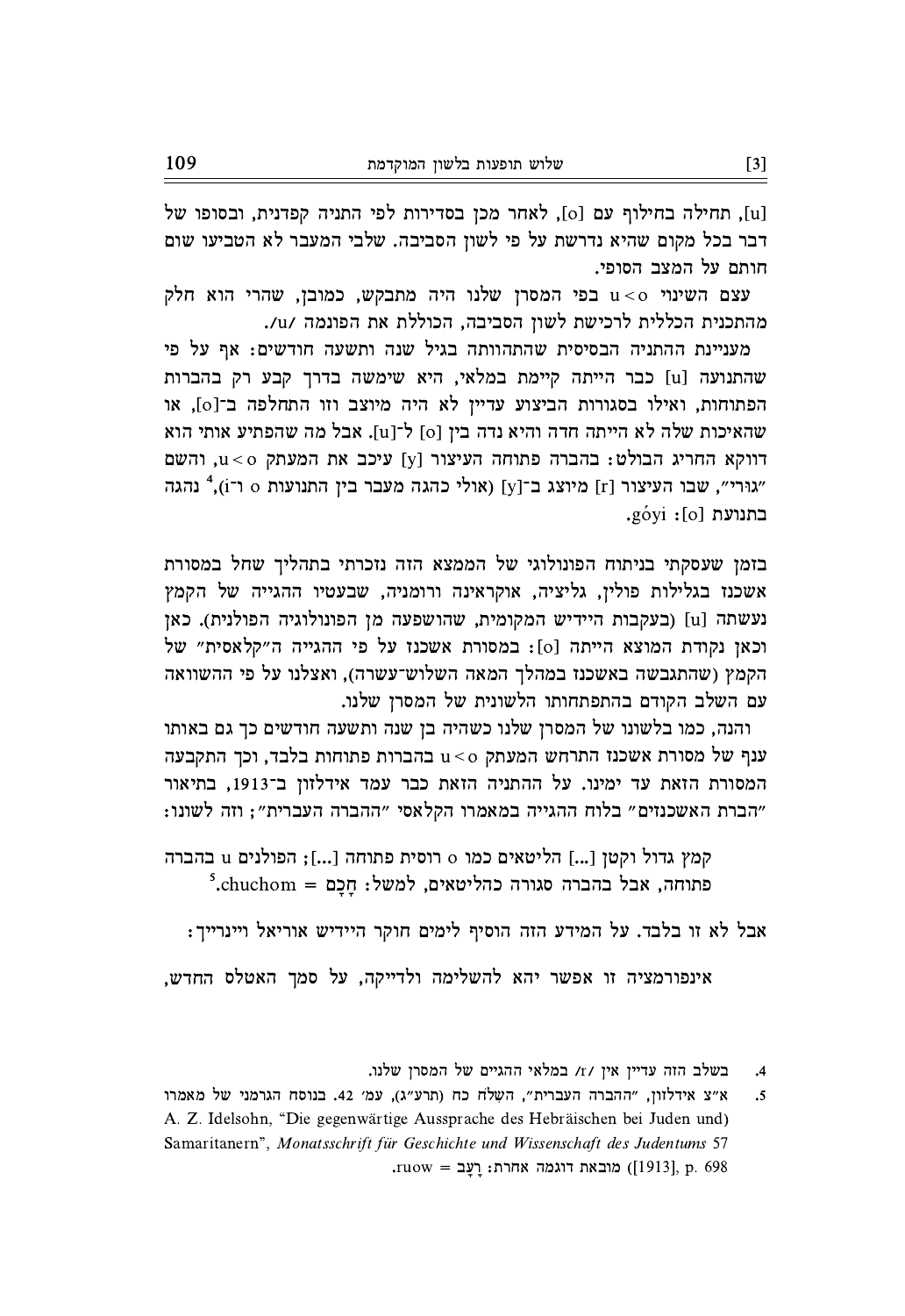בכמה כיוונים. יתחוורו בפירוש פרטים כגון זה, שאפילו בשטח שבו הקמץ  $\lq$ לפני י. $\alpha$  בדרך כלל, u, מצוי ס לפני י

ים 21 נעתיק ומין של טקסט קלאסי הנה דוגמה מטקסט בן ימינו: 6ju cúrix באין תעתיק – "הַיַה" – legéjšes leréb avrúm היה צריך לגשת לרבי הברהם" (וכוי הייבוד – "הַיַּה" óju ולא úju\*.

מסתבר אפוא שיש ליו״ד מטבעה אפקט של סוגר הברה.<sup>8</sup> הבא לידי ביטוי בטיפוסי לשון רחוקים זה מזה כרחוק לשונו של פעוט מלשון מסורתה הייחודית של עדה.

## ayi ,ay הסיומת

העיצור [y] הופיע במלאי ההגיים של המסרן שלנו בגיל שנה ושמונה חודשים. מילים בעלות העיצור [y] בהברתן הסופית נהגו קודם לכן בשימוט הסיומת, כגון , שטילי״ (שם העיצור - dá: , "נעליים", וה - "די״. כשהופיע העיצור [y], וה - "נעלי״ (שם היטי , נוסף בסוף המילים: 1aláy < lalá , <br/>lai, נכן במילים האולים: 1aláy < laí, נוסף בסוף המילים: 1 ."ית" –  $d$ ay

חודש לאחר מכן, בגיל שנה ותשעה חודשים, חל מעתק גורף áyi<áy. במילים החדשה - "זית" ובמילה החדשה [t]: כך במילה dáyit - "זית" ובמילה החדשה , בית". העיצורים הסופיים [m] ו־[n], שעוד נראה שיש להם מעמד מיוחד" "ינעליים".<br>לא הושלמו: <sup>2</sup>áyi – "עין", laláyi – "נעליים".

התוצאה שיפרה את המצב שבשלב הקודם: הסיומת הדו־הברתית áyi התאימה למילים "זית", "בית", "עין", "נעליים"; אלא שהמעתק הזה גרר אחריו, בתהליך של תיקון יתר, גם את השם הפרטי "עילי" - láyi - שהיה קודם לכן láy, כדין.

נוסיף שתי עובדות. (א) אף על פי שהמילה "בית" הגיעה לכדי חיקוי מלא של לשון הסביבה, המילה "בבית", שפירושה 'הפטפון שבבית', עדיין מפגרת אחר התהליך הזה ונהגית babáy, בלא העיצור הסופי ובלא פירוק ההברה הסופית

- א׳ וויַינריַיך, "העברית האשכנזית והעברית שביידיש: בחינתן הגיאוגרפית", לשוננו כד (תש"ך),  $.6$ עמ׳ 247–248.
- מתוך פתק ובו שאלה של אברך, כפי שהדרשן אברהם שובקס הקריא אותו לפני בחורי ישיבה;  $\cdot$ .7 על פי ד׳ ברמן, "עברית ישראלית בגלוי ובמסווה ביידיש החרדית", העברית שפה חיה, ד, בעריכת ר׳ בן־שחר וג׳ טורי, תל־אביב 2006, עמ׳ 111.
- לאפקט זה נזקף שימור הקמץ ה"ספרדי" לפני יו"ד במסורת אשכנז בכגון ראַיה, ערַיות; ראה  $\cdot$ <sup>8</sup> מ׳ מישור, "חקר מסורות אשכנז - בדרך לשיטה", מסורות ג-ד (תשמ"ט), עמ׳ 95. והשווה W. Wright, A Grammar of the ; פיל, פיל, פיל, פיל, של ע"ו־ע"י (\*פייל>) פעיל של ע .Arabic Language<sup>3</sup>, Cambridge 1967, §242, p. 146
- yerutaláyim tel da'áv בשיר וחודש וחצי, הסיומת לראשונה בגיל שנתיים וחודש וחצי, ב .9 "ירושלים של זהב".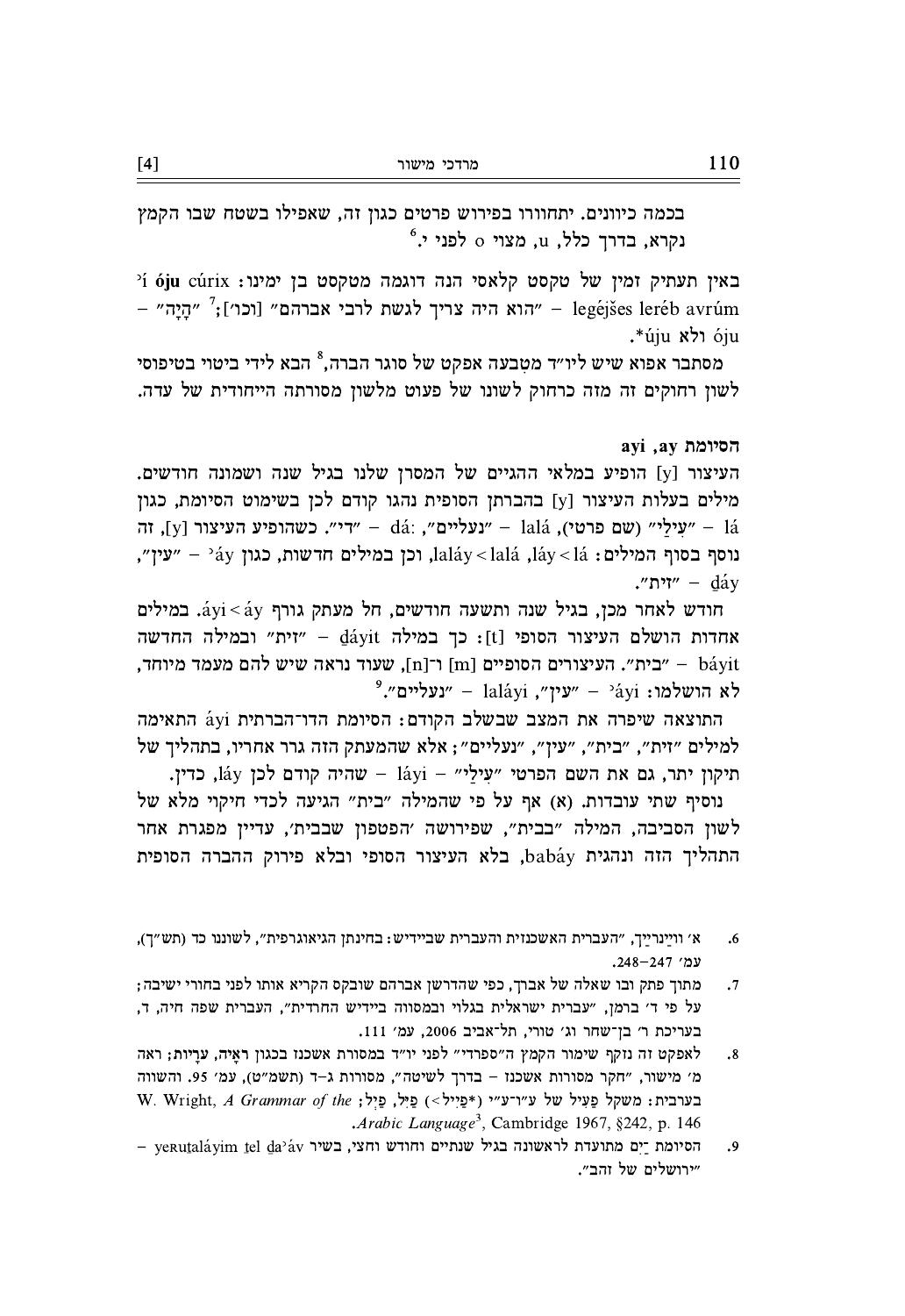לשתיים. (ב) זמן קצר מאוד לאחר השלב הזה מופיעה המילה "די", שמתחילה הייתה :dá בלא [y], בגלגול החדש: dáy, ובצדה החלופה dáyi.

יש לתת את הדעת שהמצב המורכב הזה, שבמרכזו מעתק סדיר ובשוליו חריגים הסותרים את כיוון ההתפתחות לקראת כיבוש לשון הסביבה, והכול בכפיפה סינכרונית אחת, המצב הזה הוא תוצאה של תהליך שהתרחש בתוך זמן קצר מאוד, לאורך שבועות מספר, ויש בהיקפו ובתקפותו כדי לעורר את עניינו של חוקר הלשון.

בסופו של דבר, בסביבות גיל שנתיים וחודש וחצי, השתלטה על המערכת הלשון התקנית, והסטיות נעלמו.

ומכאן, שוב, למסורות הלשון.

בחקר כתבי היד של המשנה והתפילה נמצאה תופעת ניקוד שאין לה אחיזה במסורת של טבריה: בסיומת ay נכתב חיריק תחת היו"ד. הייתה סברה שאין זה סימן של תנועה אלא מעין מפיק, להורות על עיצוריותה של היו"ד, אבל עובדות אחרות הוכיחו שאין הדבר כן. למשל, אם הכתיב הוא "אי", החיריק נכתב לפעמים מתחת לאל״ף. התברר אפוא שחיריק זה הוא אכן סימן לתנועה, ותפקידו להורות על  $\sigma$ לכך, בגופם של Aji x ay ay ay מקרא ay ay מיצול ההברה לשתיים. כלומר, אל ay ay מיצול ה כתבי היד, אפשר להביא משיטת סימון המתג המורה על ההטעמה בכ״י פריז ינקדן: 529–329 של המשנה; כך תיאר משה בר־אשר את שיטת הנקדן:

סימן הטעם בכה"י מסומן עפ"ר רק בתיבות שהטעמתן מלעיל. במקרה שלפנינו ציון סימן הטעם ליד הפתח (כגון: מֵאֵימֵתֵי ברכ׳ א, א) עשוי ללמד שלפנינו שתי הברות, והברת הפתח היא הנושאת את הטעם [...] וכן הוא גם כשהכתיב באל״ף כגון: עֲכְנַאֵי (כל׳ ה, י), שַמֲאֵי (ניד׳ ב, ד), תְנַאֵי (מ״ש  $^{10}$ . ב).

 $\frac{1}{2}$ התופעה הזאת – פיצול הרצף  $\frac{1}{2}$  לשתי הברות – נשתמרה במסורות החיות של עדות אשכנז, וכנראה של עדות אשכנז בלבד. במסורות אלו הסיומת המסומנת רכתיב "אי" פעמים שהיא ממומשת ay, בהברה אחת, כגון dmáy - "דמאי", רשאי". ההגייה - rešóyi רפעמים ו $\gamma$ , בשתי הברות ובקמץ, כגון rešóyi - רשאי". ההגייה הזאת משתקפת במשניות מנוקדות שלא עברו עליהן ידי מדקדקים, וכן בניקוד הערכים בקונקורדנציות ובמילונים שיש בהם סובסטרט אשכנזי. במילים אחדות מתרוצצות שתי דרכי הגייה לפי מסורות משנה. ואין מנוס מן המסקנה שגיבוש מסורות אשכנז בעניין זה הוא תוצאה של תנודות לכאן ולכאן; לא רק מהברה אחת לשתי הברות, אלא גם משתיים לאחת, משמע שבשלב מסוים הייתה אי־יציבות

מ׳ בר־אשר, פרקים במסורת לשון חכמים של יהודי איטליה [על־פי כתב־יד פאריס 328–329]  $\cdot$ .10 (עדה ולשון, ו), ירושלים תש״ם, עמ׳ 44–45.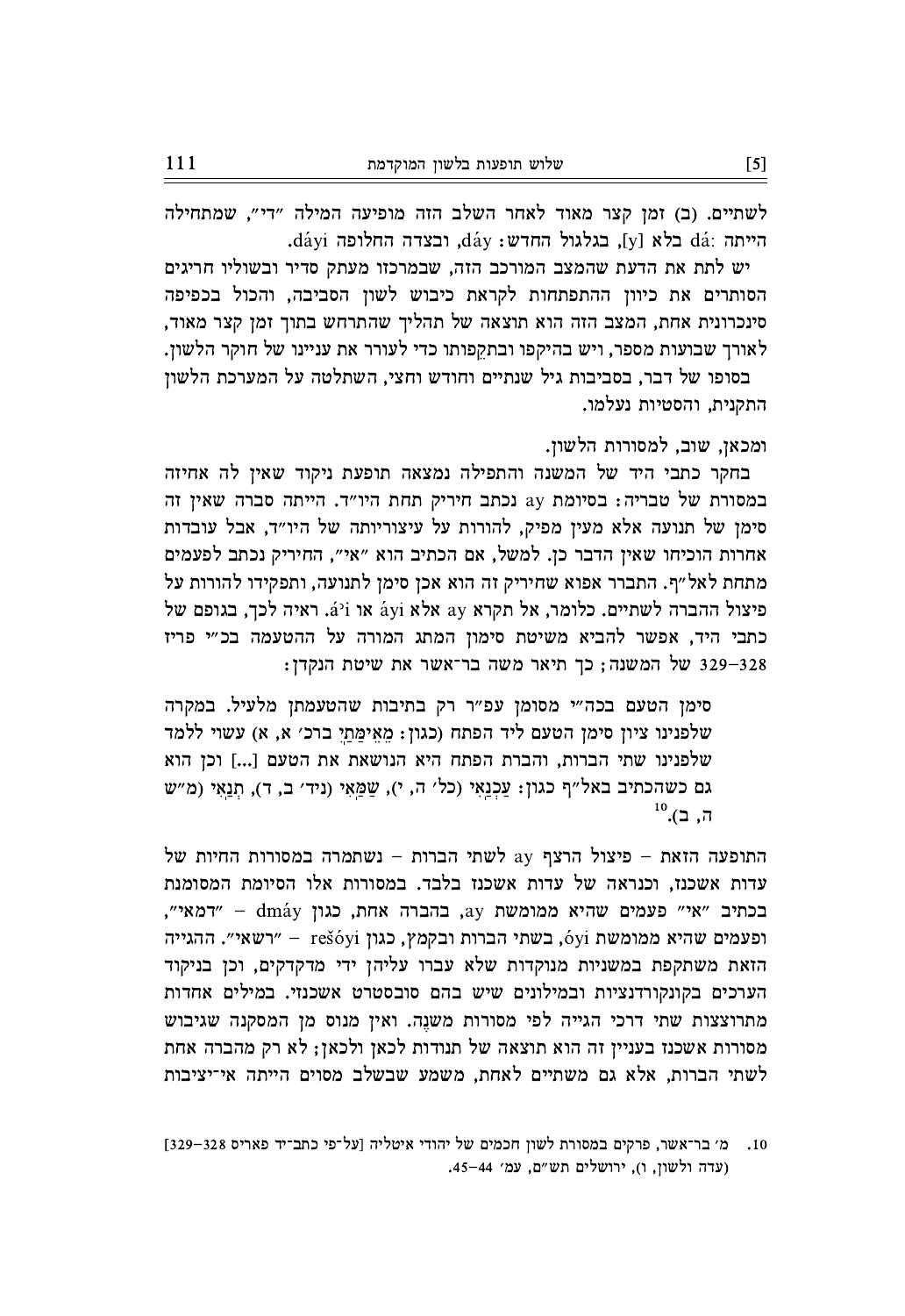התופעה הזאת אפיינה את לשונו של המסרן שלנו תקופה ארוכה יחסית והוסיפה לה נופך משעשע. היא התהוותה בגיל שנה ותשעה חודשים והשתלטה מהר מאוד על כל אוצר המילים החדש והישן. בגיל שנה ועשרה חודשים עדיין התופעה – (kukála לואחר כך kukúlu , "קטן" – katána האבל", – gadólo בעיצומה

תנועה יתרה זו מכונה כאן "תנועה גולשת".

בשלב הזה צמחה תנועה סופית אחרי [l], [m] (n]. למילים בעלות סיומת [l], [n] שהופיעו מקודם נוספה עכשיו תנועה סופית, זהה לתנועה האחרונה שבגוף המילה, כאילו תנועה זו "גולשת" אל מעבר לעיצור שלאחריה ויוצרת כמין הד. בתחילה תגועה לצרה: tanún" < tanún ,takín < takín ,dakán<br/>" < dakán התגועה האבועה ה נעשתה רגילה, וכך היא מופיעה במילים :talómo < talón ,tála < tál; וכך היא מופיעה במילה הכול" (שהייתה קיימת מקודם) > akólo</br>, ובסופו של דבר בכל המילים - "הכול" (שהייתה קיימת מקודם" שהיו אמורות להסתיים בעיצורים [1], [n], [n]. לכאן שייכת, למשל, המילה kúmu – "קום", שהוזכרה בהקשר אחר. מכלל זה יצאו הסיומות ־יָם, ־יָן, שנדונו למעלה.

– takín "חַקַן" – dakán "סל״, השׁבּל" – "חלא התיעדו מילים אחדות בסיומת [1], ובלים ה "סכין", נחהגה [r] שנדיין לא היה קיים) – אבל [r] שברין לא היה היים) – הכל הנח המצב הזה השתנה עד מהרה והגיע לידי האחדה גמורה.

לטלטלות אלו היסטוריה מתמשכת גם בעברית שלנו. עם אימוץ ההברה הספרדית הדגם הדו־הברתי נעשה מלרע. וכך, למשל, הופיע, היישר מן המשנֵה, הבנֵאֵי, שעדיין הייתה לו נוכחות לפני יובל שנים ואולי עדיין הוא מהלך במסתרים, עד שפינה את מקומו לבנֵאי. לרב־טורֲאי של היום קדמו, כזכור, שני חברים: "אחד רב־טורַאִי, השני חייל פשוט" (על פי נוסח השיר המפורסם של א' מסקין "שני חברים"); והסוכן החשַׁאַי היה, בתיקון יתר, לסוכן חשַאי. בהתרוצצות של החשמַלַאִי עם החשמַלַאי החשמלאי (או החשמלאי) מנצח, ובהתרוצצות של הקופאי עם הקופאי עדיין יד הקופאי על העליונה. משמות עצם כגון כדאי, ודאי נתהוו שמות התואר כדאי, ודאי ועוד, והם דרים אלו בצד אלו בתפקידי דיבר שונים. ועדיין אין זה סוף פסוק.

כשהמסרן שלנו היה בן שנה ותשעה חודשים כבר היה לו מלאי עיצורים הגון, אבל הגייתו עדיין הייתה, איך נאמר, קצת ילדותית; למשל, במקום השורקים זסש"ץ שימשו החוככים הלשוניים־שניים [t], [d]. היו לו גם מגבלות מסוימות בשימוש העיצורים: בסוף מילה לא יכלו לשמש העיצורים [l], [m], [n]. זמן קצר לפני גיל זה

בהגייה. רק על ידי תנודה משתי הברות לאחת יכלה להיווצר ההגייה néta reváy,  $^{11}$ בסיומת חד־הברתית (ay), שמקורה בהברה מפוצלת: נטע רבעי.

"התנועה הגולשת"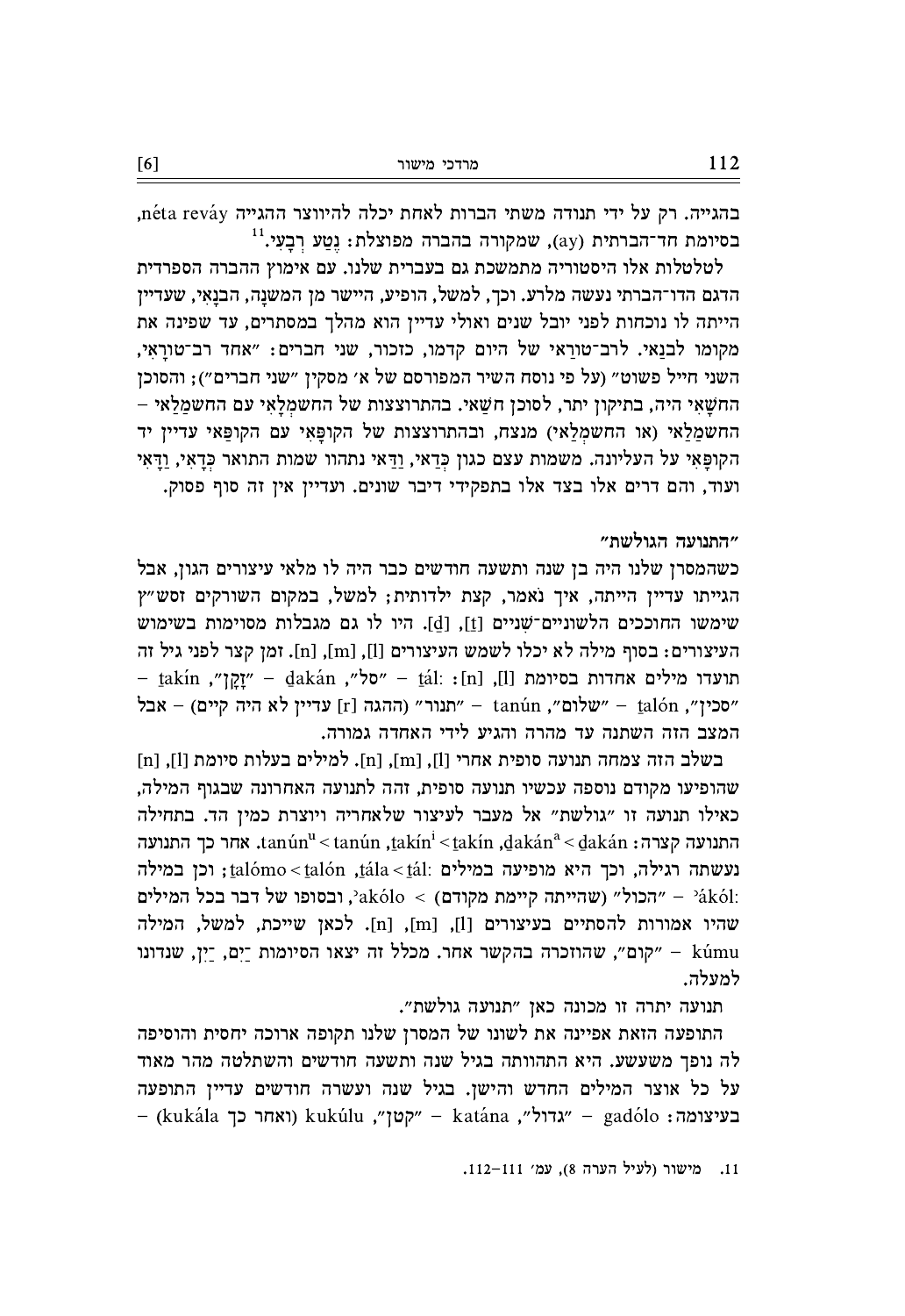"מקולקל" ועוד, אבל אז כבר מבצבצות צורות יחידות חסרות תנועה גולשת: nafál -"נפל", "חם", יוםס", ישעון", הימים ימי החנוכה). "שעון" - "חם", יוםל" - "חם", "חם", יום

לקראת סוף תקופת המעקב נמצא כתוב מפורש: "נעלמו הסופיות אחרי למ"נ לשון אחר: בגיל שנתיים וחודש ומחצית החודש, בעצם היום הזה תמו "2;11 התנועות הגולשות.

התנועות הגולשות פעלו את פעולתן והלכו להן. בזמן שהעיצורים למ״נ התקשו לעמוד על רגליהם, התנועות האלה היו להם לקביים. משנוכח המסרן שלנו שהעיצורים האלה כבר מסוגלים לעמוד על בוריים, השליך מהם את הקביים בזהירות, אחד אחד, מילה מילה, ועוד מכשול הוסר בדרך ללשון הסביבה.

מלבד ייחודה הבלשני של התופעה מעניינת העובדה שכבר היו דברים מעולם. הפעם נפליג אל משפחת הלשונות הלטיניות בימי הביניים. כך הדברים מתוארים בספרות המקצועית:

ללטינית הוולגרית הייתה נטייה להימנע מעיצור בסוף המילה [...] האמצעי העיקרי למנוע שהמילה תסתיים בעיצור הוא הוספת תנועה בסופה. בתחילה הלכה איכותה של תנועה יתרה זו אחר התנועה שבהברה האחרונה (מכאן  $n\acute{o}mene$ בסרדית nomen גל $k\acute{a}ntana$ בסרדית cantan[t] בחרדית cor באיטלקית credun[t], אבל מהר מאוד התגבשה מגמה להאחדה ובאיטלקית cantano ,cuore). אמצעים אחרים הם שיכול הגיים או שימוט העיצור. התנאים משתנים לפי הלשון ולפי העיצור.<sup>12</sup>

מה ללטינית הוולגרית ולעברית של המסרן שלנו?

אותה לטינית וולגרית, שהייתה לה נטייה להימנע מעיצור בסוף המילה, אותה לטינית אימצה למעשה את האסטרטגיה של התינוקות שלה, שהיו בוודאי מוצאים שפה משותפת עם המסרן שלנו. את האסטרטגיה הזאת אמורים היו לזנוח במהלך הרכישה של לשון הסביבה, כמו שעשה המסרן הנבון שלנו; אלא שהסביבה לא השכילה לסייע לתינוקות ההם להתגבר על לשונם המשעשעת וללמד אותם ש׳לב׳ ror ולא kóro, ו'שם' זה nomen ולא nomen. וסופם שהגיעו לכלל בגרות ובפיהם לשון של תינוקות, כאותם בוגרים בני זמננו שבינקותם לא הפנימו ש־dormit זה "ישן" ולא "יוֹשן", ועד היום הם "יוֹשנים" והולכים.

\* \* \*

H. Lausberg, Romanische Schprachwissenschaft, 2: Konsonantismus, Berlin 1956,  $.12$ . התרגום העברי - שלי),  $\S$ 527–528, p. 77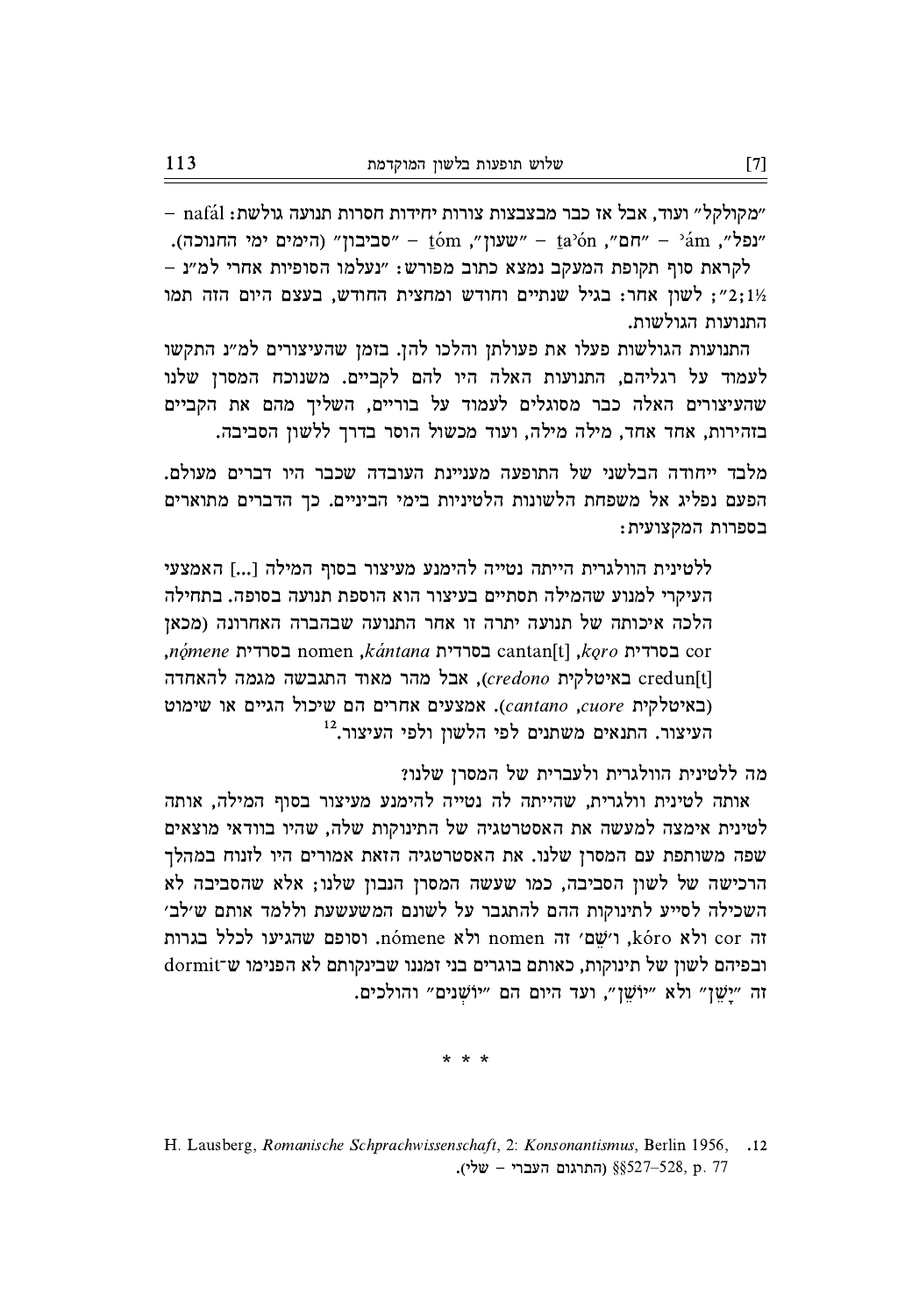ראינו שתהליכים מורכבים למדיי המתרחשים בלשונות ה״קנוניות״ עשויים להתהוות באופן ספונטני אצל פעוטות, במהלך כיבוש לשון הסביבה.

ההקבלה הזאת יוצרת את הרושם שמדובר בשני גילויים של תופעה אחת, למרות חוסר ההתאמה במשך של התהליכים.<sup>13</sup> כמו הפעוט כך החברה מפלסת לה את הדרך לעיצוב לשונה. יתר על כן, יש סברה שכל עצמם של המעתקים הפונטיים המתרחשים בחברה אינם אלא גישושים של פעוטות שלא תוקנו ונעשו קבע.<sup>14</sup> אלא שיש ביניהם הבדל מהותי: למעתקים של הפעוט מטרה מוגדרת – לשון הסביבה על מורכבותה, ואילו המעתקים של החברה אינם מכוּונים, ולפעמים הם משרתים מניע סמוי של חיסכון במאמץ. הווה אומר: למעתק בלשון החברה יש סיבה. למעתק בלשון הפעוט יש תכלית.

תהליכים בעיצוב לשון הפעוט עומדים לביקורת עצמית ומוערכים לפי המרחק מלשון המטרה. בתוך מכלול התהליכים האלה יש שלבי מעבר, הבאים והולכים להם – כזרזים בתגובה כימית – בלא שתינתן להם הדעת, מפני שנועדו מלכתחילה להיעלם.

## נספח

ברוח הדברים שנאמרו לעיל מבקש אני לבחון סברה שהועלתה במחקר בדבר .p ~ m ילופי

בגיל שנה ושמונה חודשים מתפתחת אצל המסרן שלנו נטייה לאי־קוליות. בתהליך זה, ובתנאים מסוימים, נהפך [m] ל־[p]. כלומר, במערכת הפונולוגית המתגבשת בשלב הזה [p] מתפקד כבן זוג בלתי קולי של [m], ואבדן האפיות הוא תופעה נלווית. תופעה זו נמשכה כחודשיים.

המגמה לאי־קוליות לא נעלמה, אבל הפיכת [m] ל־[p] נעלמה למעשה לחלוטין בגיל שנתיים, ואז מילים כגון patá – "מצה", póti – "מוטי" (שם פרטי) נעשו máti ,matá, כדין.

והנה סמוך לגיל שנתיים וחודש הופיעה המילה túptum - "סומסום", כאילו קמה התופעה לתחייה.<sup>15</sup> אלא שעכשיו, לאמתו של דבר, להחלפת [m] ב־[p] סיבה

- $\rm h\,{<}\,f$ רב. דה סוסיר קובע שלוש מאות שנה; המעתק המעתקים פונטיים בחברה ה  $.13$ בראש מילה בספרדית מתועד כבר במאה התשיעית לספירה ועדיין לא הושלם; ראה R. Menéndez Pidal, Orígenes del Español<sup>6</sup>, Madrid 1968, pp. 532-534. אצל הפעוט מעתקים כאלה מתרחשים במהירות רבה, בטווח של שבועות ואפילו של ימים.
	- .F. de Saussure, Cours de linguistique générale, Paris 1995, pp. 202-208  $.14$
- במילה apáta', המופיעה בגיל זה בהוראת 'אמבטיה', נראה שההגה [p] אינו משקף [m] אלא  $.15$ [b], ו־[m] נעלם בהיותו בסוף הברה, כדין ההגה [n] במעמד זה, כגון blíti - "בלנדר".